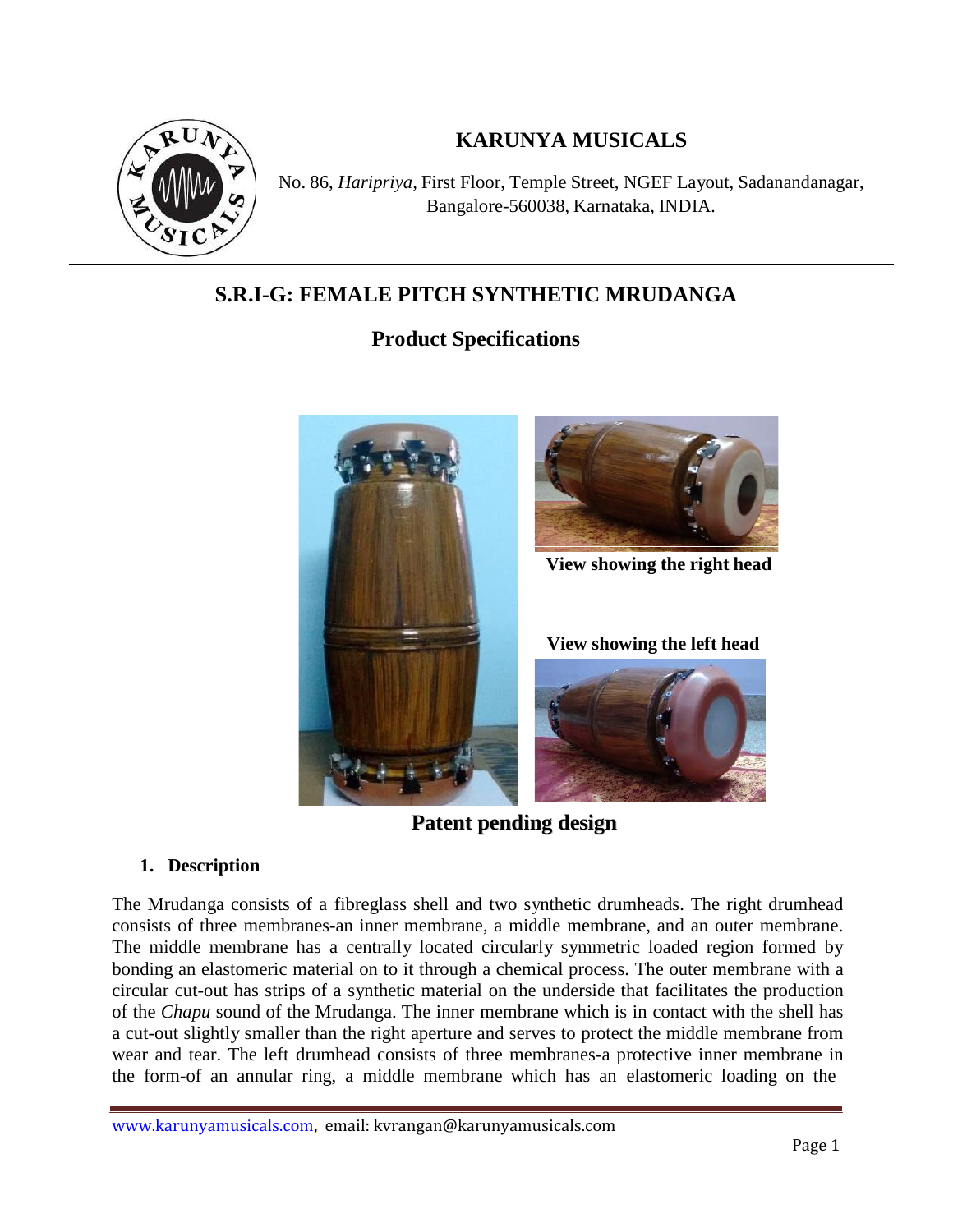underside so as to be able to produce low pitched bass tones, and an outer membrane with a cut out to prevent ringing of the middle membrane. The drum heads are attached to the shell by means of a set of clamps on the drum heads, a set of lugs on the drum shell, and a set of bolts and nuts. The drum is equipped with side covers to conceal the clamps and provide support for the hands and fingers while playing the instrument.

#### **2. Component parts of the Mrudanga**



The shell is made of fiberglass and a set of 16 lugs are attached on each side of the shell. The bolts pass through the holes provided on the drum head clamps and through the holes provided on the lugs and the head is held in place and tightened using the long nuts. The shell material is chosen so as to provide negligible variation of pitch due to temperature variations. This was one of the key problems that needed to be solved in creating this instrument. The lugs are fixed to the shell from inside using bolts. In order to prevent the rotation of the lugs during tensioning, the lugs are recessed into the shell in a groove- like arrangement. The drum head clamps and other hardware are completely covered using side cover there by giving an aesthetic look and complete protection to the hands and fingers. The head is tensioned uniformly with the help of the long nuts using a single spanner. A challenge here was to prevent the rotation of the bolts while

www.karunyamusicals.com, email: kvrangan@karunyamusicals.com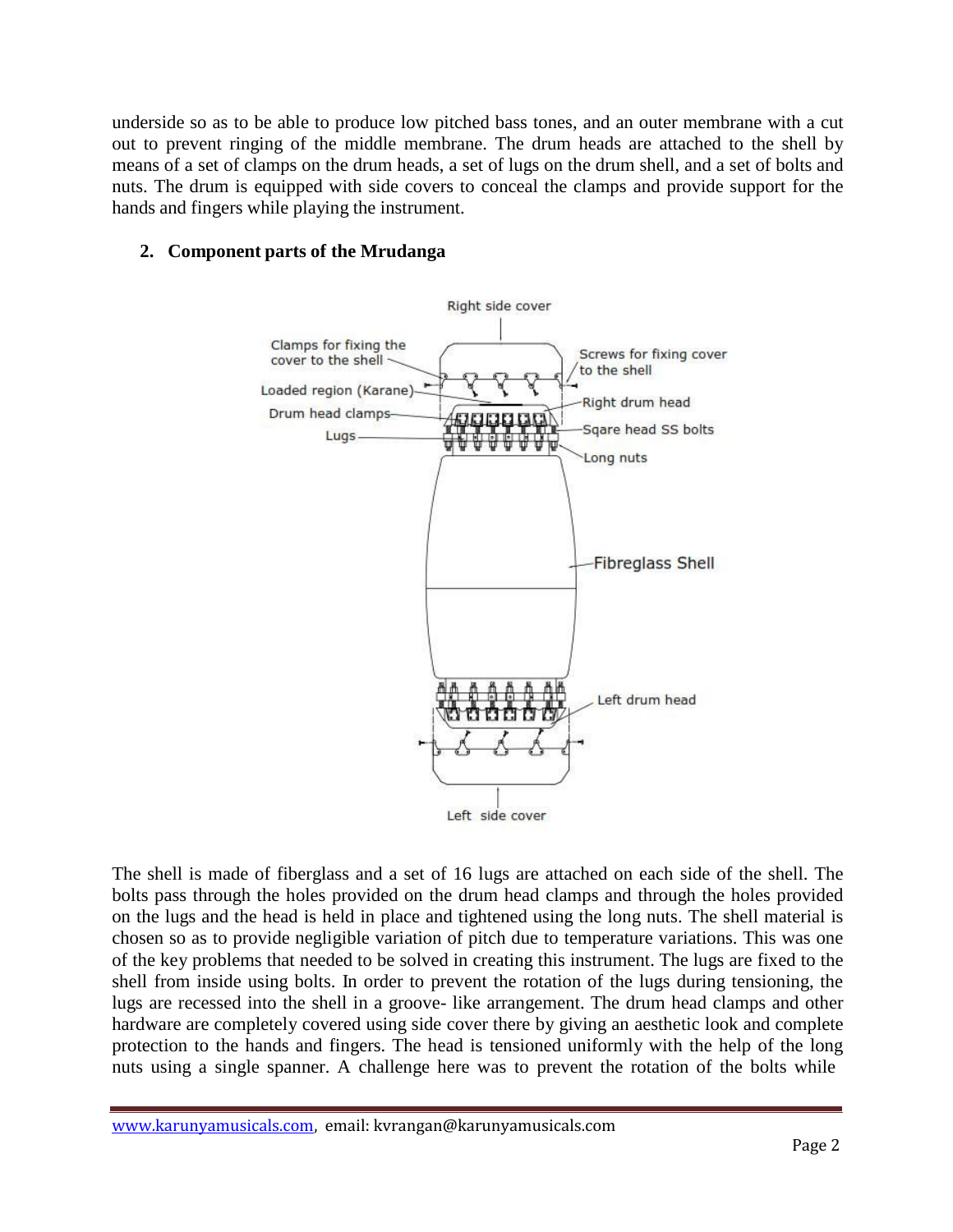tightening or loosening the long nuts. This problem was solved using square head bolts and carefully designed drum head clamps.

One of the distinctive features of this design is the neat seating of the tuning hardware. In a conventional nut-bolt Mrudanga the hooks project out of the shell and may also cause injury to the fingers of the player. In the S.R.I Mrudanga the tuning hardware is concealed leaving access to only those parts that need access.

In contrast to the tuning system of western drums that use a hoop system for attaching and tensioning a drum head, the S.R.I Mrudanga uses a set of 16 metallic clamps on the drum head. The reason for this is follows:

The rim stroke (*Nam* or *Meetu* syllable) is a very important stroke in the case of the Mrudanga. In a conventional Mrudanga, there are 16 points on the rim through which leather straps run back and forth between the left and right heads to hold them together and provide tension to the head. In the case of the nut-bolt Mrudanga too there are sixteen hooks on each head which are tightened using the nuts. In the case of Western drums, a very precise adjustment of the pitches at various points on the rim is not necessary whereas it is required to be extremely precise in the case of the Mrudanga. The problem with the hoop system is that when a tension rod is adjusted for pitch at a given location it will alter the pitches at all other points on the rim as well. This makes perfect tuning a nearly impossible task.

In the case of the S.R.I. Mrudanga, each drum head has 16 metallic clamps. On the right head the pitch at each lug point (a lug point is the area on the rim of the drum head directly above or below the drum head) depends mostly on the tension of the corresponding bolt and does not significantly vary when the tension is altered at some other lug, provided that the variation is not too large. This enables easy tuning and it is not difficult to achieve a tuning accuracy of  $\pm 1$  Hz at each point on the rim. The 16 points of tuning provide equal tensioning. When all the lug points are aligned in pitch the instrument resonates beautifully. Western drums usually have a far fewer number of lugs because the tension of the drum head is distributed to the lugs by the hoop. The Mrudangas are typically tuned to higher pitches and the 16 lugs help withstand this tension by distributing it among the 16 lugs. So these lugs help in load distribution, equal and precise tensioning and in achieving excellent resonance.

#### **3. Advantages of the S.R.I Mrudanga**

- 1. Totally ethical and no animals are harmed in its construction.
- 2. Environment friendly, as there is no need to cut trees.
- 3. Rugged and light weight (typically 4-4.5 Kgs)
- 4. Weather resistant; pitch is not much affected by temperature and humidity.
- 5. Easily tunable with a single spanner. It is possible to achieve a tuning accuracy of  $\pm 1$  Hz with some effort all along the circumference of the right drum head.
- 6. Excellent tonal clarity, resonance and sustain
- 7. Easy to play without much strain on the hands.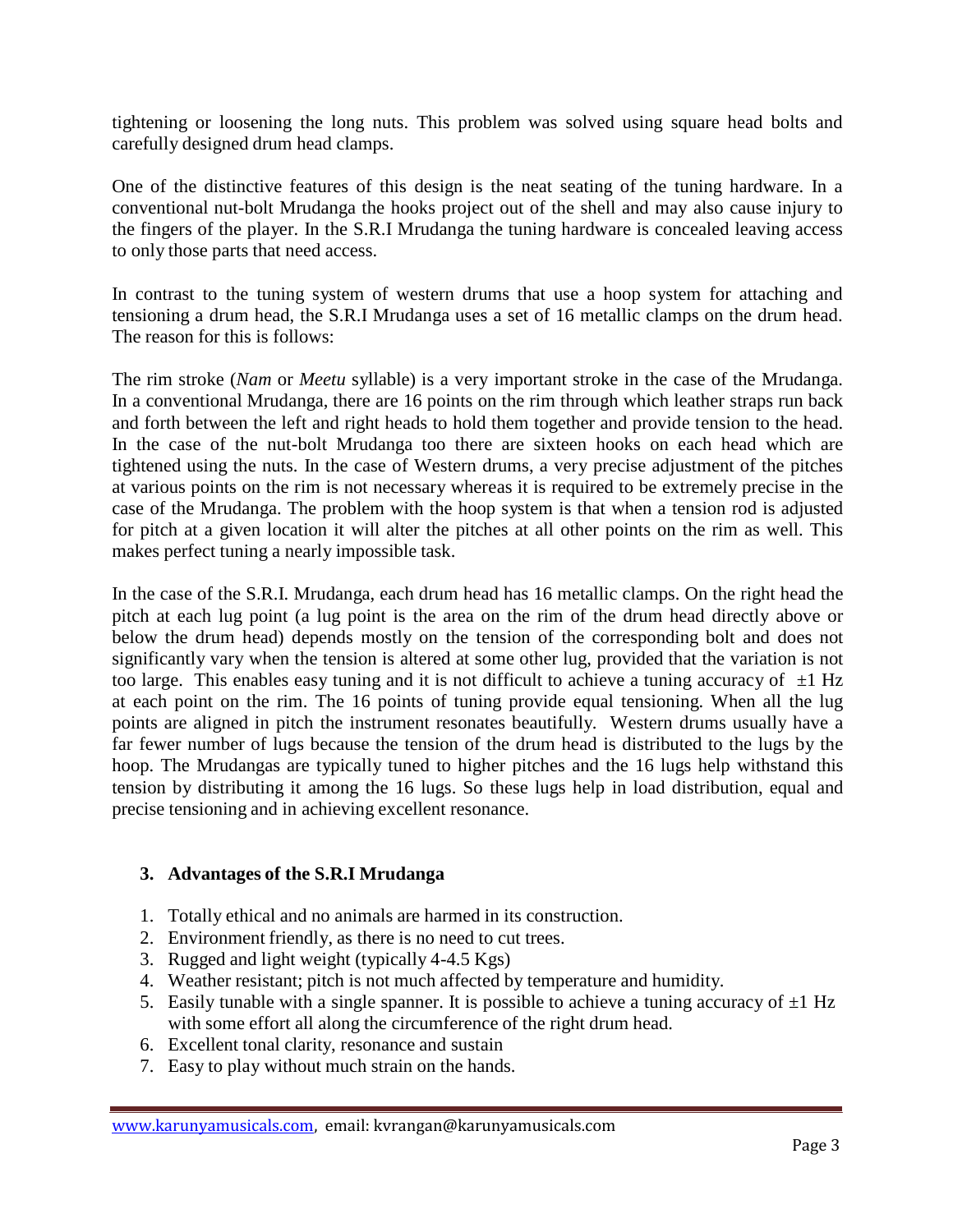- 8. The Karane is chemically bonded to the drum head membrane, so that it would not fall off or wither away with time. This eliminates the need to run to the Mrudanga repairer for Karane replacement. The head is also impervious to hand sweat.
- 9. Heads can be cleaned with a squeezed moist cloth
- 10. Maintenance free
- 11. No semolina paste is required to be applied to the left head. The loading of the left head is done from within, thereby providing a larger playing area and without the mess of semolina paste sticking to the fingers.
- 12. Wide tuning range over 6 semitones from E to A
- 13. Cost effective

#### **4. Technical Specifications**

| 1.  | Tuning range                     | $E-A$                        |
|-----|----------------------------------|------------------------------|
| 2.  | Right Head diameter              | $156 \text{ mm}$ (6. 14")    |
| 3.  | Right side external diameter     | $204 \text{ mm} (8^{\circ})$ |
| 4.  | Left head diameter               | 188 mm $(7.4")$              |
| 5.  | Left side external diameter      | 239 mm $(9.4")$              |
| 6.  | Diameter of the belly            | $263$ mm $(10.35")$          |
| 7.  | Overall length                   | 590 mm (23.15")              |
| 8.  | No of tuning points on each head | 16                           |
| 9.  | Shell material                   | Fibreglass                   |
| 10. | Drum head material               | Synthetic                    |
| 11, | Material of Nuts and bolts       | Stainless steel              |
| 12. | Weight                           | $4.5$ Kgs                    |

#### 5. **Tuning procedure**:

## **5.1 Right head**

**Note: The tuning of this Mrudanga is slightly different from the tuning of a regular nut bolt Mrudanga. Follow the below instructions carefully. If you do not follow these instructions correctly, or try to take a short cut, the heads will detune rapidly while playing.**

**If the head is newly put it should be seated first.See the procedure for seating the head under "Replacing the Mrudanga Head". If the head is already seated follow the procedure outlined below:**

## **5.1.1 Tuning Up**

Keep the Mrudanga in vertical position with the right head facing up. A digital Tamboora will be very handy for the purpose of tuning the Mrudanga. Tuning is done one lug at a time and moving from one lug to the other in either clockwise or anti clockwise direction. First, ensure that all the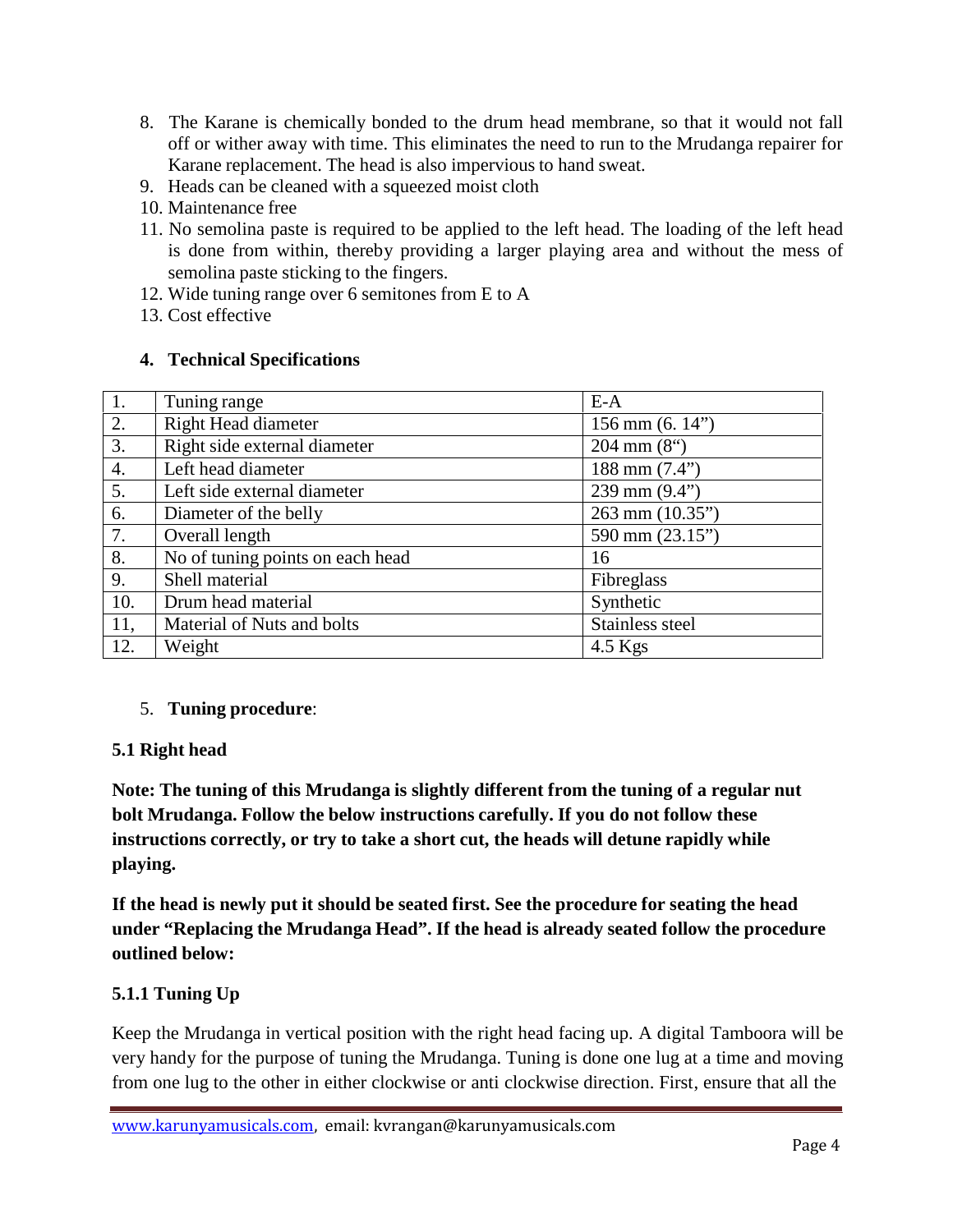long nuts are hand tight. Then quickly check the pitches at different lug points. Then, using the spanner provided with the kit, start equalizing the pitches slowly at each lug point to a pitch that is still below the pitch to which you want to tune the instrument. This is usually done using the left hand. Let us say you want to set the pitch to G, then you may start aligning all the lugs to, say,  $E$  or  $F$  (or even below if the overall pitch of the head is lower). DO NOT GIVE FULL TURNS TO THE LONG NUTS. Go in for small fractional turns and align the pitches approximately to one particular pitch. It is not necessary to go for exact alignment of the pitches at this stage. Then with the heel of your right hand whack the drum head at the centre firmly but gently. This will lower the pitch again. The idea of whacking is to ensure that the drum head skin is released from sticking to the bearing edge of the shell and the gaps in the tuning system (such as between the threads of the bolt and nut, between the bolt head and the clamp, etc.,) are closed so that the pitch of the head will not go down further during subsequent playing. Then slowly start moving up by one semitone at a time initially and later in smaller intervals by tightening all the 16 lugs in small increments. Whack the head gently and firmly using the heel of the right palm at each lug point so that the pitch settles down. It may come down if there is still some slack at this lug point or it may remain same as before. As the desired pitch is approached keep the up tuning and whacking till the pitches at all the lug points are aligned to the desired pitch. Whack the head firmly once again at the centre and ensure that the pitches at the lug points do not go down. If they go down adjust slightly and align again. With some practice the tuning becomes quite easy to accomplish.

## **5.1.2 Tuning down**

If the instrument is already tuned to a pitch higher than the desired one, start loosening the nuts. Tuning is done one lug at a time and moving from one lug to the other in either clockwise or anti clockwise direction. If the desired pitch is just one or two semi tones down start loosening in smaller steps. Otherwise, you can start with slightly larger steps first (in any case, not more than a ¼ turn) and later in smaller steps. After each step whack the head with the heel of the right hand at the centre and then at each lug point. Do not whack too hard. At each stage in the tuning, ensure that the pitch is nearly the same at all the lug points. However, it is not necessary to do an exact alignment of the pitches at this stage. Continue the process till the desired pitch is reached. Align all the lug points to the given pitch. Whack the head firmly once again at the centre and ensure that the pitches at the lug points do not go down. If they go down adjust slightly and align again. With some practice the tuning becomes quite easy to accomplish.

## **5.2 Left head**

Keep the Mrudanga in the horizontal position on your lap or playing position and adjust the long nuts to get as uniform a tension as possible and the desired bass tone. Tune one lug at a time and move from one lug to the other in either clockwise or anti clockwise direction. Whack the head

www.karunyamusicals.com, email: kvrangan@karunyamusicals.com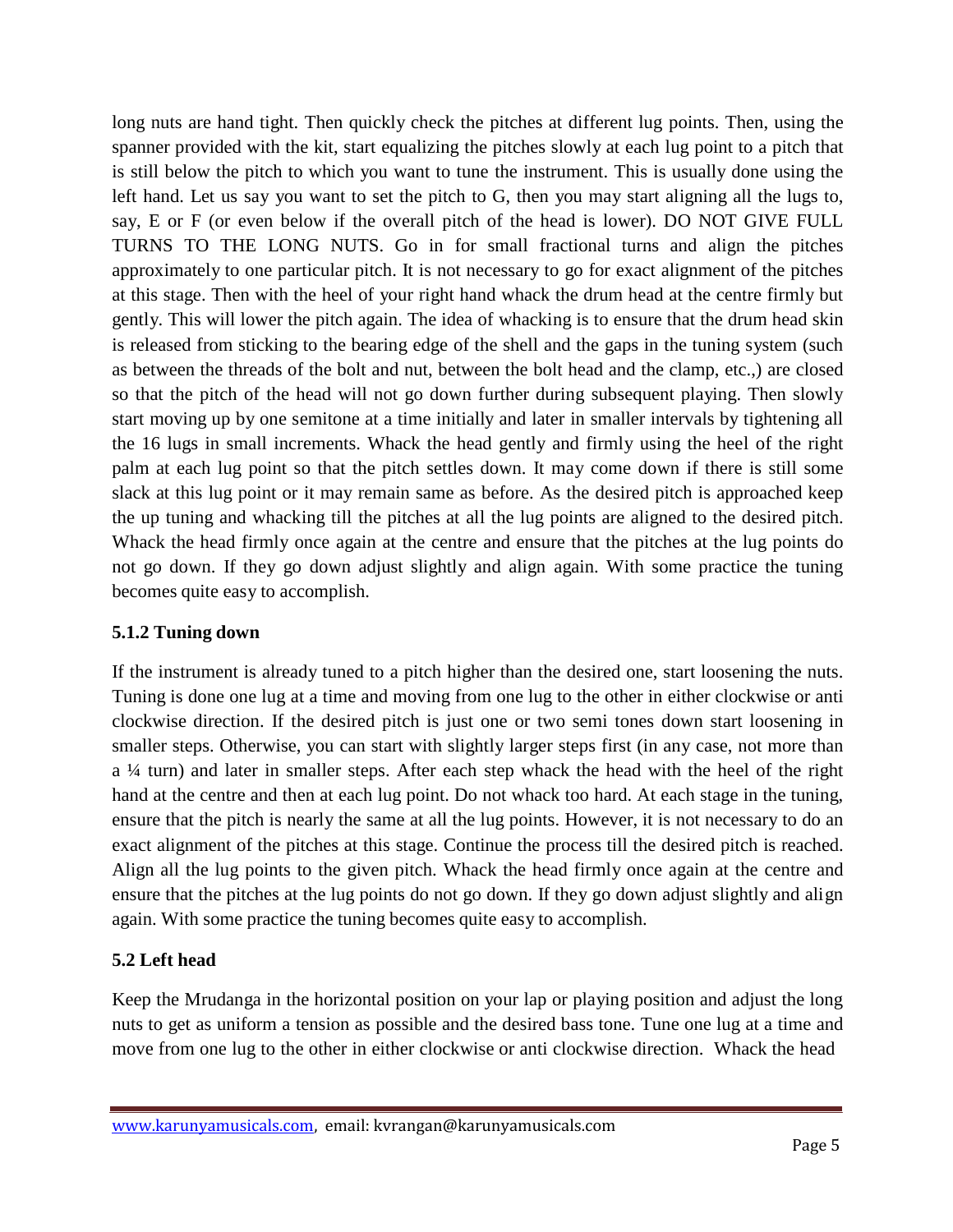a few times with the heel of the left hand. If the pitch becomes too low tighten the main nuts while.

Please also watch the video on our website wwww.karunyamusicals.comto learn how to tune the S.R.I Mrudanga.

## **6. Replacing the Mrudanga head**

### **6.1 Right head**

The head may get worn out after years of use or due to abuse and it may have to be replaced. The following is the procedure for fixing a new head. Note that it will take about 3-4 days for the new head to get seated properly and only then the Mrudanga will be ready for playing.

Keep the Mrudanga in the vertical position with the right head facing up. Remove the outer cover using the star screw driver. The drum head with the clamps will now be visible. Loosen all the long nuts and take out the old head.

With a clean soft cloth gently clean the rim of the Mrudanga and ensure that the bearing edges are free from dust.

Put on the new head and attach the nuts and bolts to secure the drum head. Hand- tighten all the nuts. Fix the cover back

Then, using the spanner provided with the kit, start increasing the pitches at each lug point by giving about  $\frac{1}{2}$  a rotation to each nut. A digital Tamboora will be very handy for the purpose of tuning the Mrudanga. Tuning is done one lug at a time and moving from one lug to the other in either clockwise or anti clockwise direction. If the pitch is a bit too low at some points tighten those nuts so that the feeling of the tension is same as the tension at other points. Now gently strike the head to produce the Meetu sound. If there is no musical sound produced at any lug point proceed with another ¼ turn. At this point a musical tone may be produced at some lug point. If not, repeat the quarter turn until a musical tone is produced at some lug point. Roughly align the other lug points to this pitch and then with the heel of your right hand whack the drum head at the centre firmly but gently a few times. This will lower the pitch again. The idea of whacking is to ensure that the drum head skin is released from sticking to the bearing edge of the shell and the gaps in the tuning system (such as between the threads of the bolt and nut, between the bolt head and the clamp, etc.,) are closed. From here on, go for small fractional turns and align the pitches approximately to the next higher semitone. It is not necessary to go for exact alignment of the pitches at this stage. Again with the heel of your right hand whack the drum head at the centre firmly but gently. Tighten the nuts again and gradually increase the pitch to G# (or A). Whack the heat gently but firmly a few times. Then retune and equalize the pitches at all the lug points and set the Mrudanga aside.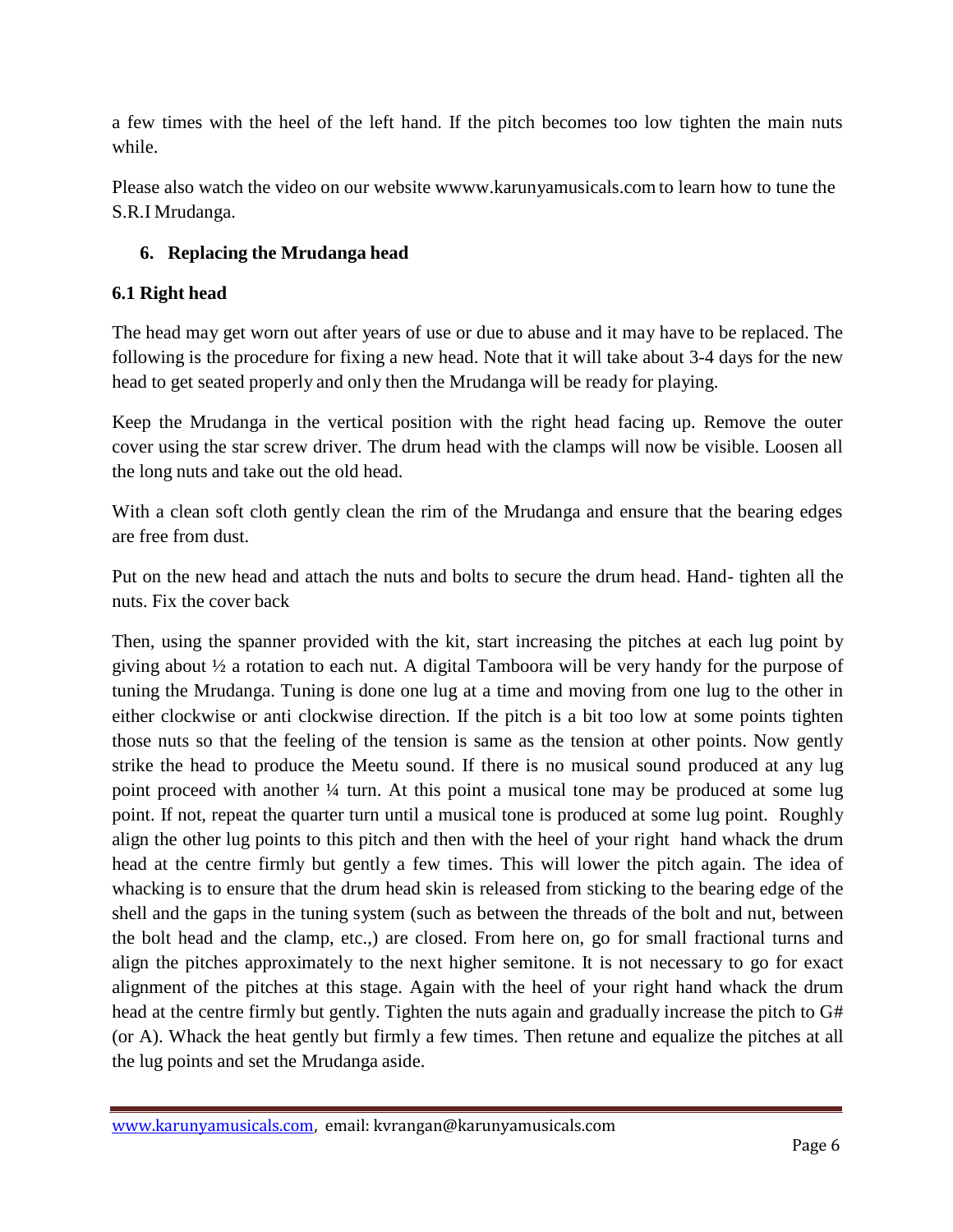#### **6.2 Seating the head**

During the initial days of fixing a new head, it will keep detuning and the Mrudanga will not be fit to play. This is because the drum head keeps stretching and starts to lose its intrinsic slack. So retune the Mrudanga daily (if possible) to restore the pitch to  $G#$  or A and let the head be under that condition for 3-4 days. This process will automatically seat the head and further detuning will not occur. After this initial period the Mrudanga can be used for solo or accompaniment. Tune the Mrudanga before each performance as outlined in the Tuning Procedure.

#### **7. Do's and Don'ts**

#### **Do's:**

- 1. When placing the Mrudanga vertically always spread a soft cloth on the floor or stage to prevent scratches from appearing on the soft plastic left head casing.
- 2. Always keep the right head under moderate tension.
- 3. Follow the tuning instructions at all times.
- 4. When not in use, keep the Mrudanga in a protective casing or bag.
- 5. Always keep the Mrudanga in the vertical position with the left side resting down OR on a proper stand in the horizontal position..
- 6. Keep the Mrudanga in a protected environment away from direct sun light, heat, humid winds and extreme temperatures.
- 7. When removing the side covers for any reason, follow the instructions for removing and refixing the side covers.
- 8. Follow the instructions for removing and fixing the drum heads.
- 9. Always allow a new drum head to settle for 3-4 days before starting to play on them.

#### **Don'ts**

- 1. The drum heads do not have any serviceable parts. Do not poke into the them at any cost
- 2. Never place the left head directly on the stage or floor. Always spread a soft cloth before doing so.
- 3. Do not scratch the Karane which has a protective coating.
- 4. Do not abuse the drum heads by playing too hard.
- 5. Do not remove drumheads unnecessarily.
- 6. Do not remove the drum head from one shell and put on another.